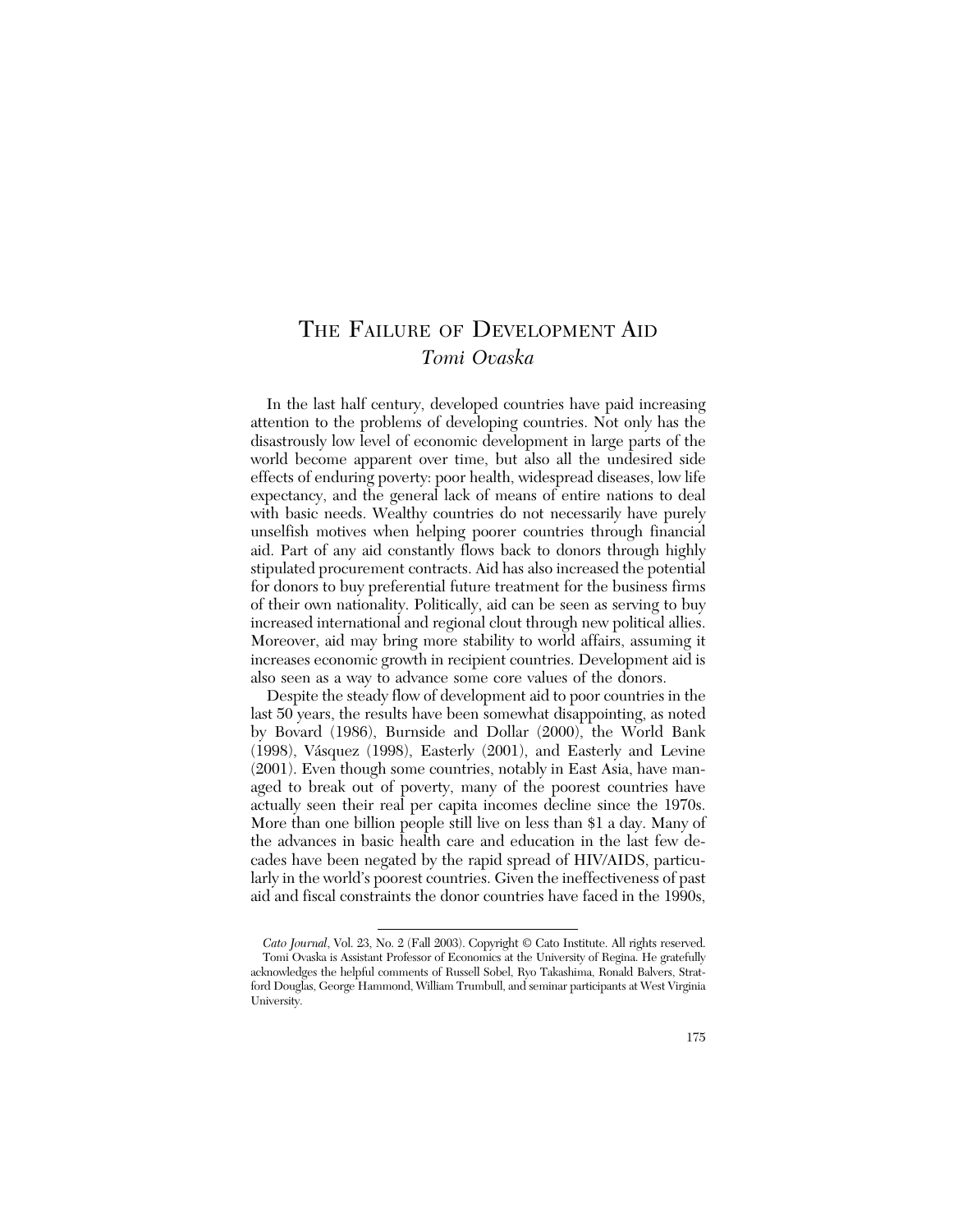a type of aid fatigue among the donors has become apparent. The long-term trend of increasing aid disbursements was broken in the mid-1990s, and has given way to a systematic reevaluation of donorinitiated development strategies.

Even if development aid has not been as effective as the international community has wished, world leaders have been consistent in signaling their determination to improve the lot of the poorest countries. The United Nations 2001 conference of 140 world leaders in Monterrey reiterated further support for the Millennium Development Goals—cutting in half the proportion of people living on less than \$1 a day, eliminating gender disparity in education, reducing child mortality by two-thirds, and developing a global partnership for development—that are to be achieved by 2015. How are these goals to be achieved? The World Bank offers a two-pronged solution: first, double the current flow of aid to developing countries, and second, make a new commitment to good governance on the part of the recipient countries. In this study, I look at whether an increase in the level of development aid is likely to result in increased growth rates for developing countries and whether the quality of governance affects the results of aid.

## Previous Literature on the Effectiveness of Development Aid

Previous literature on development aid has looked at how aggregate flows of aid have affected economic growth of individual countries. Dalgaard, Hansen, and Tarp (2000) summarize the findings from the last 30 years and a total of 131 cross-country studies by noting that aid has increased aggregate savings and investments, though by less than the aid flow itself, and has led to increased economic growth in cases where the lack of capital base was the most important factor in holding back growth. This conclusion, however, sheds little light on how to improve the growth rates in the larger group of aid recipient countries where growth lags below potential.

The most recent econometric studies have concentrated on suggesting alternative ways to reach better results from development aid. For instance, contrary to many previous findings, Boone (1996) found that in a sample of 96 recipient countries, foreign aid did not significantly contribute to investment or economic growth rates, or to an improvement in human development indicators. However, giving aid to politically liberal regimes did seem to lead to lower infant mortality.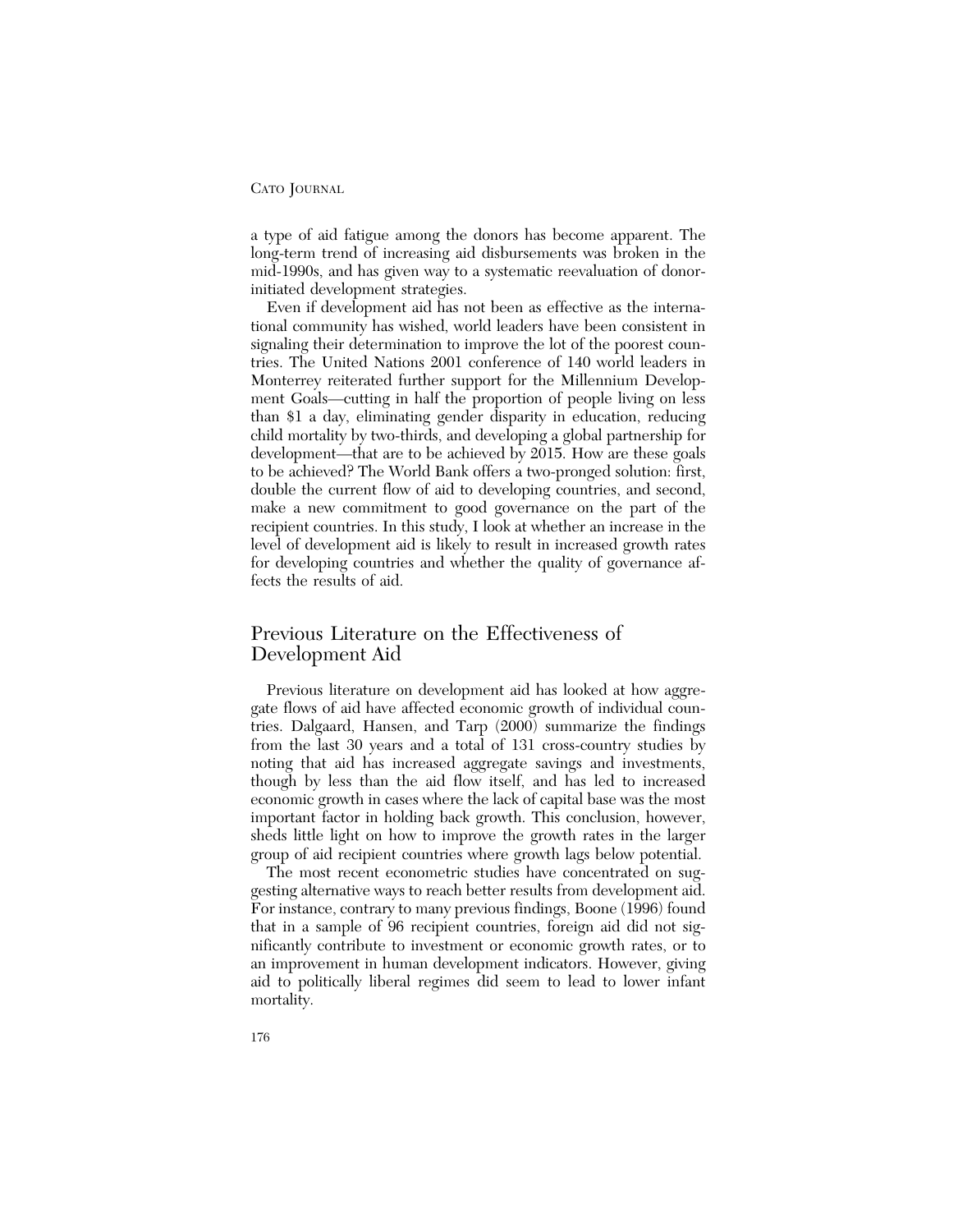In another recent study, Burnside and Dollar (2000) examined the effectiveness of aid in a sample of 56 developing countries. The authors found that aid given to countries with good institutions and policies has a far higher likelihood to affect growth positively than aid given to countries of poor institutions and policies. For this the authors developed their own quality of governance measures namely, budget surplus, inflation, trade openness, and institutional quality. However, Alesina and Weder (2002) note that there is little evidence that well-governed countries actually receive more foreign aid.

Using the same sample as Burnside and Dollar, Hansen and Tarp (2001) did find a positive relationship between foreign aid and real per capita growth, but also noted, as have Levine and Renelt (1992), that the results are highly sensitive to the choice of regressors and to the econometric models. The governance measures turned out to be significant, but only under conditions the authors deemed highly objectionable.

## Measuring Aid and Governance

Compared with previous literature on the effectiveness of development aid, this study uses a more comprehensive governance measure in aid regressions, two alternative data sets on measuring aid disbursements, and country-specific econometric modeling. Gwartney and Lawson (2002) have constructed an Economic Freedom of the World (EFW) index that goes back to the year 1970, and is far more comprehensive than that used by previous studies. Instead of concentrating on only a few policy variables (budget surplus, inflation, trade openness, institutional quality), the EFW comprises 37 variables that fall under five general headings: size of government; legal structure and security of property rights; access to sound money; freedom to exchange with foreigners; and regulations of credit, labor, and business (Gwartney and Lawson 2002: 8–9).

Even though the index by its nature ultimately relies on individual researchers' assessments of the importance of various variables to economic growth, several recent studies—such as Gwartney, Lawson, and Holcombe (1999); Haan and Sturm (1999); Wu and Davis (1999); Heckelman and Stroup (2000); and Ali and Crain (2002)—have confirmed its relevance as an approximate measure for governance and growth. As such, the EFW index is a step forward in measuring the nature of a country's domestic policy environment, and is used in this study to approximate the quality of governance.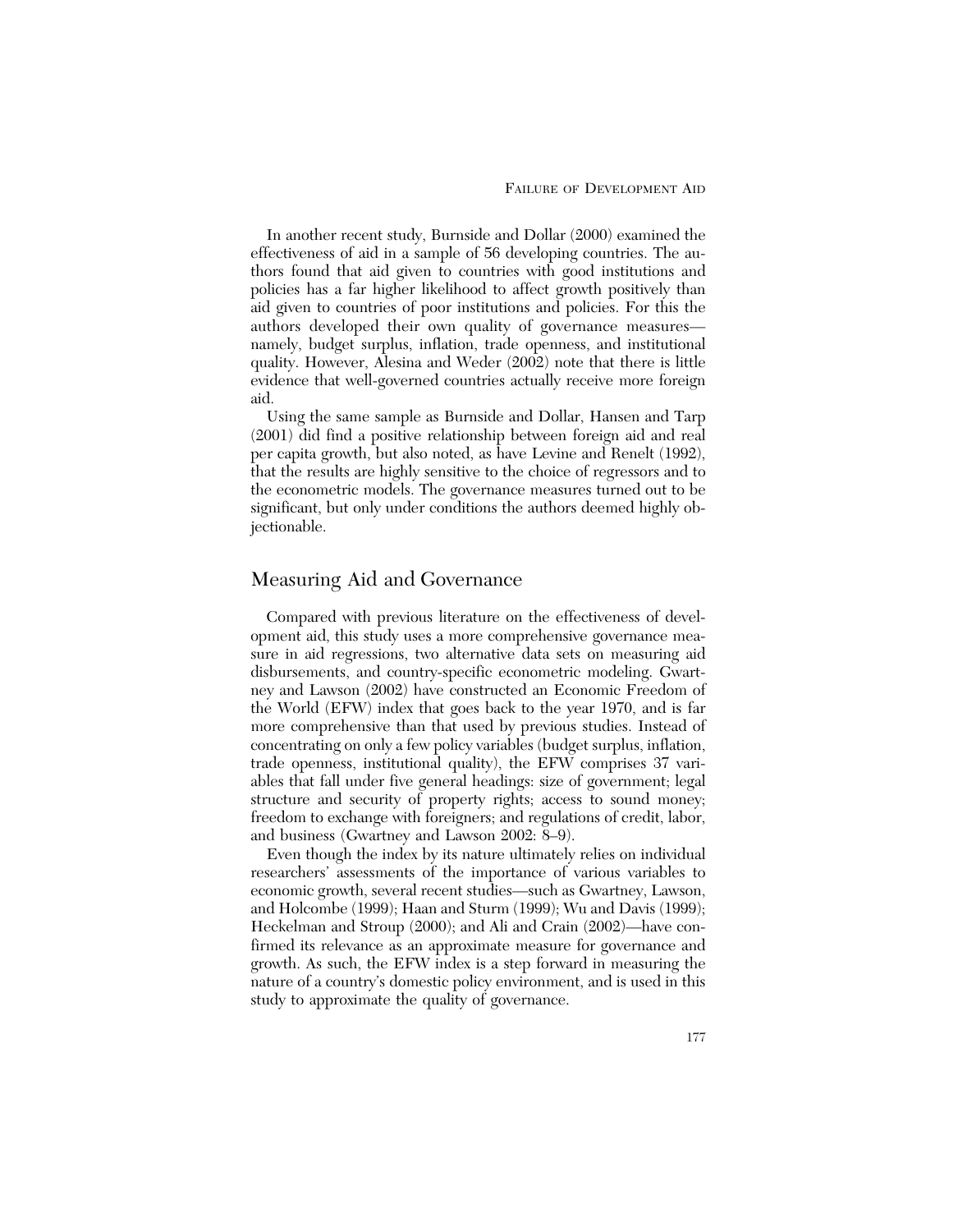When measuring aid flows, most recent studies have used the OECD data set of net Official Development Assistance (ODA), defined as transfers from a donor minus any repayment during a given period. Transfers include any assistance, save military aid, with a grant element of at least 25 percent. However, Chang, Fernandez-Arias, and Serven (1999) argue that the net ODA figures overstate the level of assistance. They propose a new valuation approach: Efficient Development Assistance (EDA), which adjusts for the varying degrees of concessionality in loans, and uses a country-specific discount rate in assessing the value of a transfer. In this study, I use both net ODA and EDA to see whether the choice of data set is critical for the regression results.

Econometrically, I use a two-stage, least-squares fixed effects (FE) model. Contrary to the conventional OLS-based aid studies, my model allows for country-specific effects in capturing variation across countries and time shifts in the regression function.<sup>1</sup> Since aid is likely to be an endogenous variable on the right-hand side of the regression, an aid policy function was also used.<sup>2</sup>

## The Model and Empirical Results

The data sample covers 86 developing countries and the years 1975–98. The 24 years are divided into five periods: 1975–79, 1980– 84, 1985–89, 1990–94, 1995–98. Each period consists of the average for those years. The countries are listed in Table 1.

The model is written as

(1) growth<sub>it</sub> =  $\alpha$  +  $\gamma'(\text{control})_{it} + \beta'_1(\text{aid})_{it} + \beta'_2(\text{aid}^* \text{policy})_{it}$ +  $\beta'_3(\text{aid}^2)_{it} + \varepsilon_{it}$ 

the first-stage equation being

(2)  $\text{aid}_{it} = f(z_{it}),$ 

where z refers to the instrumental variables.

<sup>&</sup>lt;sup>1</sup>The FE model was chosen over the random-effects model based on the Hausman statistic. The likelihood ratio test between the one-way and two-way FE model suggested the use of the latter.

<sup>&</sup>lt;sup>2</sup>The instruments used in the study had the desirable econometric characteristics: high correlation with the regressor, and at the same time no correlation with the error term. The choice of instruments was based both on previous studies and my own previous experience as a development officer in one national aid agency. The main findings of the paper were not affected by the inclusion or exclusion of a few instruments, indicating a reasonable robustness of the results.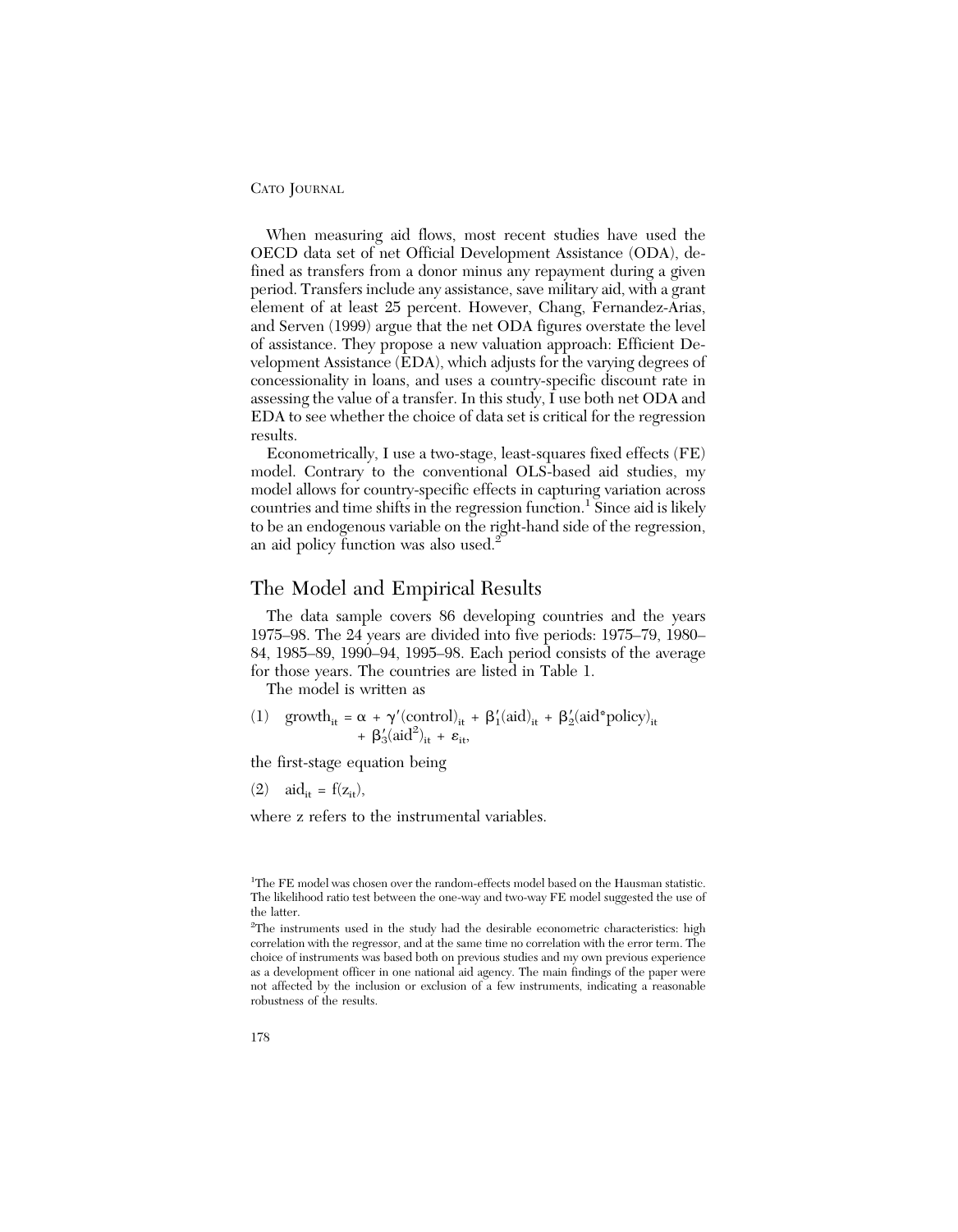FAILURE OF DEVELOPMENT AID

|                         | <b>TABLE 1</b>           |                       |
|-------------------------|--------------------------|-----------------------|
|                         | <b>LIST OF COUNTRIES</b> |                       |
| Albania                 | El Salvador              | Niger                 |
| Algeria                 | Fiji                     | Nigeria               |
| Argentina               | Gabon                    | Oman                  |
| Bahamas*                | Ghana                    | Pakistan              |
| Bahrain*                | Guatemala                | Panama                |
| Bagladesh               | Guinea-Bissau            | Papua New Guinea      |
| <b>Barbados</b>         | Guyana                   | Paraguay              |
| Belize                  | Haiti                    | Peru                  |
| Benin                   | Honduras                 | Philippines           |
| Bolivia                 | Kong Kong*               | Rwanda                |
| Botswana                | India                    | Senegal               |
| Brazil                  | Indonesia                | Sierra Leone          |
| Burundi                 | Iran, Islamic Rep.       | Singapore*            |
| Cameroon                | Israel*                  | Slovenia <sup>*</sup> |
| Central African         | amaica                   | South Africa*         |
| Republic                | Jordan                   | Korea, Rep.           |
| Chad                    | Kenya                    | Sri Lanka             |
| Chile                   | Kuwait                   | Tanzania              |
| China                   | Madagascar               | Thailand              |
| Colombia                | Malawi                   | Togo                  |
| Congo, Dem. Rep.*       | Malaysia                 | Trinidad and Tobago   |
| Congo <sub>,</sub> Rep. | Mali                     | Tunisia               |
| Costa Rica              | Malta                    | Turkey                |
| Cote d'Ivoire           | Mauritius                | Uganda                |
| Croatia*                | Mexico                   | United Arab Emirates* |
| Cyprus*                 | Morocco                  | Uruguay               |
| Dominican Republic      | Namibia*                 | Venezuela             |
| Ecuador                 | Nepal                    | Zambia                |
| Egypt, Arab Rep.        | Nicaragua                | Zimbabwe              |

\*EDA not available.

The dependent variable in the model is *real GDP growth per capita*. Descriptions of the independent variables follow.<sup>3</sup>

*Initial level of GDP per capita* (log, in real \$) measures the conditional rate of convergence of the economy to its long-run position. Based on the neoclassical growth model, the coefficient of the initial GDP should be negative, that is, the higher the initial income level the slower the growth.

<sup>&</sup>lt;sup>3</sup>The choice of variables was based on the following studies on economic growth: Ali and Crain (2002); Barro (1997); Burnside and Dollar (2000); Gwartney; Lawson, and Holcombe (1999); and Carlsson and Lundström (2002).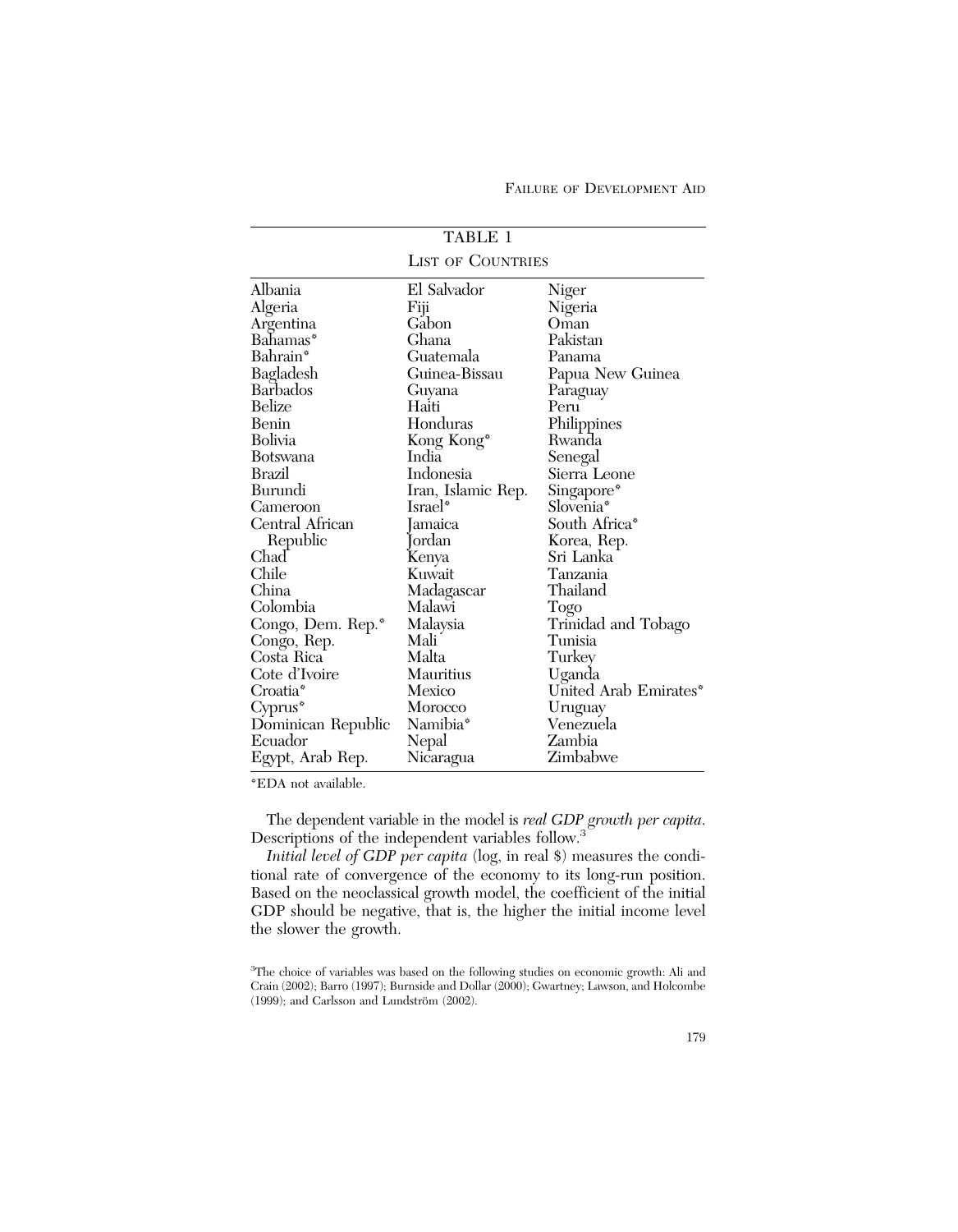*Population growth* (%) decreases the share of capital per worker and is therefore expected to slow economic growth. This effect may be reinforced by the fact that additional productive resources are redirected for child care.

*Government consumption* (as a % of GDP) approximates the publicsector spending that does not contribute to an increase in nation's productivity. Thus, this measure is always less than total government expenditure. An increasing government consumption is associated with higher tax rates and lower work incentives for the population.

*Human capital*: (a) Secondary education (as a % of relevant age group) measures the level of human capital that raises the skill level of population and, therefore, total productivity; (b) Life expectancy (log, in years) reflects the general health status of population, a larger number signaling a higher likelihood for economic growth.

*Investment* (as a % of GDP) is one of the principal components of the neoclassical growth theory. A higher investment ratio increases the amount of capital per worker and, therefore, total productivity and economic growth.

*Economic Freedom of the World (EFW) index* (on a scale of 0 to 10) approximates the level of freedom in a society as measured by the levels of personal choice, voluntary exchange, competition, and protection of person and property. A higher index number is associated with better governance and potentially higher economic growth.

*Inflation* (GDP deflator, %) measures change in annual price level. High rate of inflation is associated with uncertainty that makes it difficult for individuals to calculate the net benefits of any given economic activity in the future. In an environment of high and unpredictable inflation, people are more likely to refrain from potentially productive projects.

*Foreign aid*: (a) Official Development Assistance (ODA, as a % of GDP), and (b) Efficient Development Assistance (EDA, as a % of GDP), according to neoclassical growth theory, are expected to raise the level of savings in society, and through investment increase the level of economic growth. However, foreign aid may also crowd out domestic investment, decrease work effort, and if tied to unproductive projects, may actually lead to slower growth.

*Instruments for foreign aid*: In taking into account the potential endogeneity of foreign aid in the regressions, the following variables are used to explain the flows of aid: (a) income per capita (in \$) at the beginning of each period; (b) total population (in millions of inhabitants); (c) infant mortality (deaths before the age of one, per thousand); and (d) illiteracy rate (as a % of adult population).

The following data sources were used: *World Development Indi-*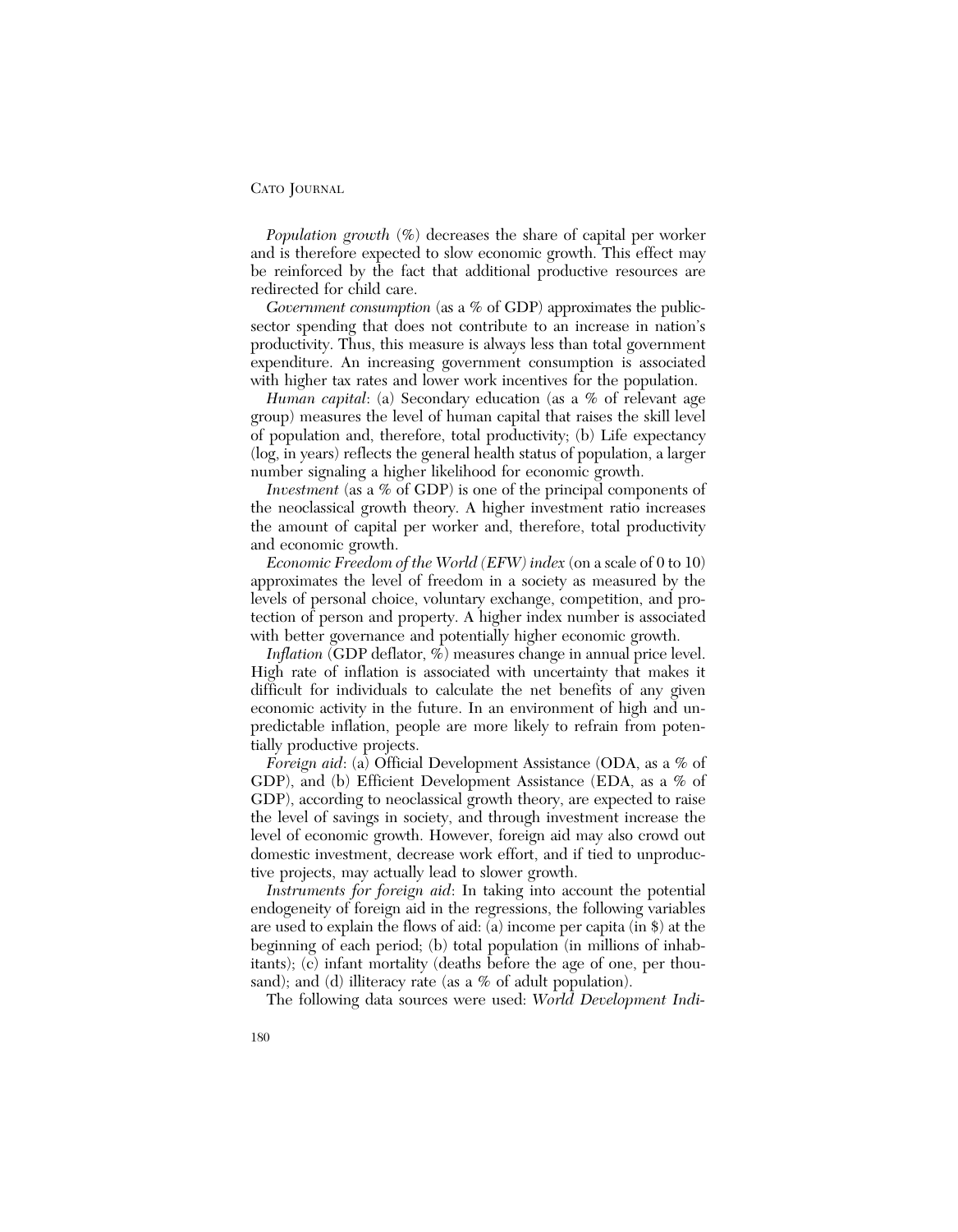*cators* (World Bank 2001, 2002) for all variables except the EFW index, which is from Gwartney and Lawson (2002), and EDA, which is from Chang, Fernandez-Arias, and Serven (1999). Data on ODA are taken from both the WDI and *International Development Statistics* (OECD 2001).

Table 2 presents the empirical findings of the study. Regressions (1) and (2) use basic OLS without group dummy variables.<sup>4</sup> The results from the two OLS regressions yielded somewhat different results. The initial level of GDP per capita, life expectancy, investment and economic freedom of the world all turned out to be of the expected sign and significant in explaining economic growth. Inflation and government consumption were also significant in one of the two regressions. For inflation, the significance was probably due to the ODA data set that included a few observations with inflation rates in the thousands. When the outliers were purged, inflation actually became less significant without affecting the significance of any other variable. Interestingly, all three aid variables—aid as a % of GDP, aid interacted with freedom index, and aid squared—were insignificant, the only exception being aid squared in the EDA data set. The two OLS regressions were able to explain about 35 percent of the variation in the data set.

Regressions (3) to (10) use an FE model with group dummy variables and period effects. Regressions (3) and (4) use full samples with no parameter restrictions. In regressions (5) and (6) countries that are one standard deviation or more below sample mean of the EFW index are excluded. This tests whether excluding relatively poor governance countries from the sample would have a positive effect on aid effectiveness. Regressions (7) and (8) exclude only the very poorest governance countries—the limit being two or more standard deviations from the sample mean. Here another restriction was set for initial income. Countries considered had to have an initial income of less than \$2,200 per capita. Since the range of income in the sample varied widely, this restriction was created to ensure that the sample contained countries in approximately the same development phase. Finally, regressions (9) and (10) removed the restrictions on the economic freedom of the world variable, but doubled the income allowed

<sup>4</sup> The limited availability of the EFW index observations for the period in the mid-1970s caused the data sets to be unbalanced. However, even when it would have been straightforward to extrapolate the missing observations, this was not done. Since variation in the EFW index not only can be fairly large but also unpredictable in direction for five-year averages, it was considered better to omit some observations rather than introduce potential bias to the sample.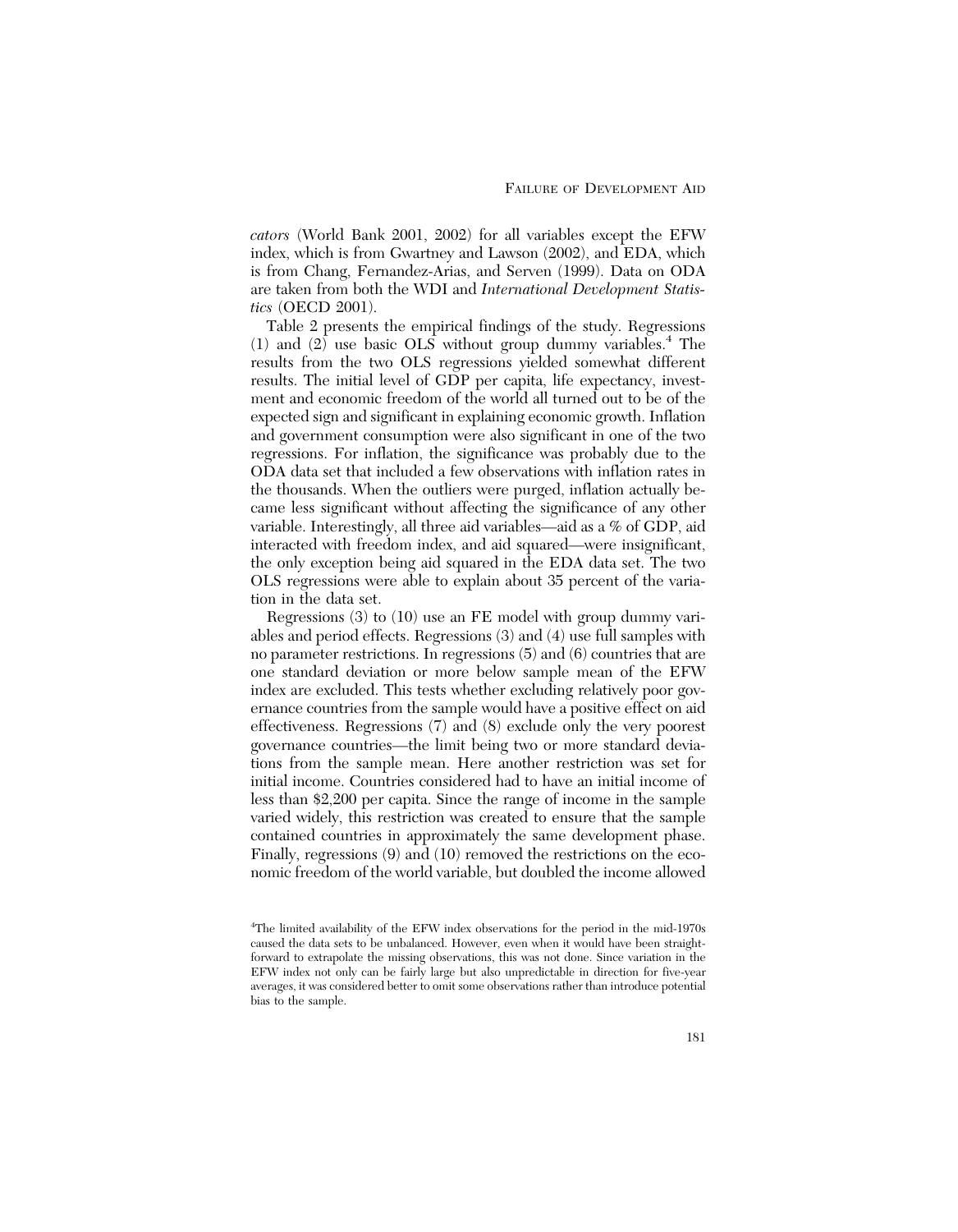|                                                 |                          |                                                        |                                                                                                                              |                                                    | TABLE 2                  |                                                                                                                                                                                                                                                                                                                                                               |                                |                                                                          |                                |                                 |
|-------------------------------------------------|--------------------------|--------------------------------------------------------|------------------------------------------------------------------------------------------------------------------------------|----------------------------------------------------|--------------------------|---------------------------------------------------------------------------------------------------------------------------------------------------------------------------------------------------------------------------------------------------------------------------------------------------------------------------------------------------------------|--------------------------------|--------------------------------------------------------------------------|--------------------------------|---------------------------------|
|                                                 |                          | ESTIMATES OF THE 1975-98 REAL GDP PER CAPITA EQUATIONS |                                                                                                                              |                                                    |                          |                                                                                                                                                                                                                                                                                                                                                               |                                |                                                                          |                                |                                 |
|                                                 | $\ominus$                | $\widehat{\mathfrak{D}}$                               | $\odot$                                                                                                                      | $\bigoplus$                                        | $\widetilde{\mathbf{b}}$ | $\widehat{\mathbf{e}}$                                                                                                                                                                                                                                                                                                                                        | $\widehat{\epsilon}$           | $\circledast$                                                            | $\circledcirc$                 | (10)                            |
| Constant                                        |                          |                                                        |                                                                                                                              |                                                    |                          |                                                                                                                                                                                                                                                                                                                                                               |                                |                                                                          |                                |                                 |
|                                                 |                          |                                                        |                                                                                                                              |                                                    |                          |                                                                                                                                                                                                                                                                                                                                                               |                                |                                                                          |                                |                                 |
|                                                 |                          |                                                        |                                                                                                                              |                                                    |                          |                                                                                                                                                                                                                                                                                                                                                               |                                |                                                                          |                                |                                 |
|                                                 |                          |                                                        | နီ အား<br>အိမ္သံ မွ ၁၀၀၀ - ၁၀၀၀ - ၁၉၀၀ - ၁၉၀၀ - ၁၉၀၀<br>၁၉၀၀ - ၁၉၀၀ - ၁၉၀၀ - ၁၉၀၀ - ၁၉၀၀<br>၁၉၀၀ - ၁၉၀၀ - ၁၉၀၀ - ၁၉၀၀ - ၁၉၀၀ |                                                    |                          |                                                                                                                                                                                                                                                                                                                                                               |                                |                                                                          |                                |                                 |
| Government                                      |                          |                                                        |                                                                                                                              |                                                    |                          |                                                                                                                                                                                                                                                                                                                                                               |                                |                                                                          |                                |                                 |
| consumption                                     |                          |                                                        |                                                                                                                              |                                                    |                          |                                                                                                                                                                                                                                                                                                                                                               |                                |                                                                          |                                |                                 |
| Secondary                                       |                          |                                                        |                                                                                                                              |                                                    |                          |                                                                                                                                                                                                                                                                                                                                                               |                                |                                                                          |                                |                                 |
| Life expectancy<br>education                    |                          |                                                        |                                                                                                                              |                                                    |                          |                                                                                                                                                                                                                                                                                                                                                               |                                |                                                                          |                                |                                 |
|                                                 |                          |                                                        |                                                                                                                              |                                                    |                          |                                                                                                                                                                                                                                                                                                                                                               |                                |                                                                          |                                |                                 |
| Investment                                      |                          |                                                        |                                                                                                                              |                                                    |                          |                                                                                                                                                                                                                                                                                                                                                               |                                |                                                                          |                                |                                 |
|                                                 |                          |                                                        |                                                                                                                              |                                                    |                          |                                                                                                                                                                                                                                                                                                                                                               |                                |                                                                          |                                |                                 |
|                                                 |                          |                                                        |                                                                                                                              |                                                    |                          |                                                                                                                                                                                                                                                                                                                                                               |                                |                                                                          |                                |                                 |
| Economic freedom<br>of the world<br>(EFW) index |                          |                                                        |                                                                                                                              |                                                    |                          |                                                                                                                                                                                                                                                                                                                                                               |                                |                                                                          |                                |                                 |
| Inflation                                       | $-0.76$<br>(1.42)        | $\frac{-0.12^{\circ \circ \circ}}{(3.80)}$             | $\frac{12}{(2.07)}$                                                                                                          | $\frac{0.13^{88}}{2(3.91)}$                        | $\frac{-0.35}{(1.17)}$   | $\frac{-0.66}{(0.03)}$                                                                                                                                                                                                                                                                                                                                        | $-0.50$<br>$(0.52)$            | $-0.12$ <sup>*</sup><br>(3.14)                                           | $-0.97$ <sup>*</sup><br>(1.73) | $-0.12$ <sup>**</sup><br>(3.37) |
| Aid (ODA                                        | $\overline{\phantom{a}}$ |                                                        | $\bigg $                                                                                                                     |                                                    |                          |                                                                                                                                                                                                                                                                                                                                                               |                                |                                                                          | $\overline{1}$                 | $\frac{0.15}{0.500}$            |
| Aid (ODA) $\times$ EFW                          |                          |                                                        | $\bigg $                                                                                                                     |                                                    |                          |                                                                                                                                                                                                                                                                                                                                                               | $\mathbf{I}$                   |                                                                          | $\bigg $                       |                                 |
| $\text{Mid}^2$ (ODA)                            | $\bigg $                 |                                                        | $\bigg $                                                                                                                     | **<br>တို့အို အို အိုး<br>မော် (၁၂၀)<br>မော် (၁၂၀) | $\vert$                  | $\begin{array}{c} 1.3 \\[-4pt] -1.3 \\[-4pt] -0.5 \\[-4pt] -0.5 \\[-4pt] -0.5 \\[-4pt] -0.5 \\[-4pt] -0.5 \\[-4pt] -0.5 \\[-4pt] -0.5 \\[-4pt] -0.5 \\[-4pt] -0.5 \\[-4pt] -0.5 \\[-4pt] -0.5 \\[-4pt] -0.5 \\[-4pt] -0.5 \\[-4pt] -0.5 \\[-4pt] -0.5 \\[-4pt] -0.5 \\[-4pt] -0.5 \\[-4pt] -0.5 \\[-4pt] -0.5 \\[-4pt] -0.5 \\[-4pt] -0.5 \\[-4pt] -0.5 \\[-$ |                                | $0.33$<br>$-0.39$<br>$-1.39$<br>$-0.39$<br>$-0.39$<br>$-0.39$<br>$-0.39$ | $\bigg $                       | $\frac{0.20^{\circ}}{2.97}$     |
| Aid (EDA)                                       | $0.43$<br>$(1.62)$       |                                                        | $\begin{array}{c} 0.32 \\ 0.72 \end{array}$                                                                                  |                                                    | $1.42$<br>$(0.86)$       |                                                                                                                                                                                                                                                                                                                                                               | $1.34$ <sup>**</sup><br>(2.16) |                                                                          | $-0.17$<br>$(0.69)$            |                                 |

182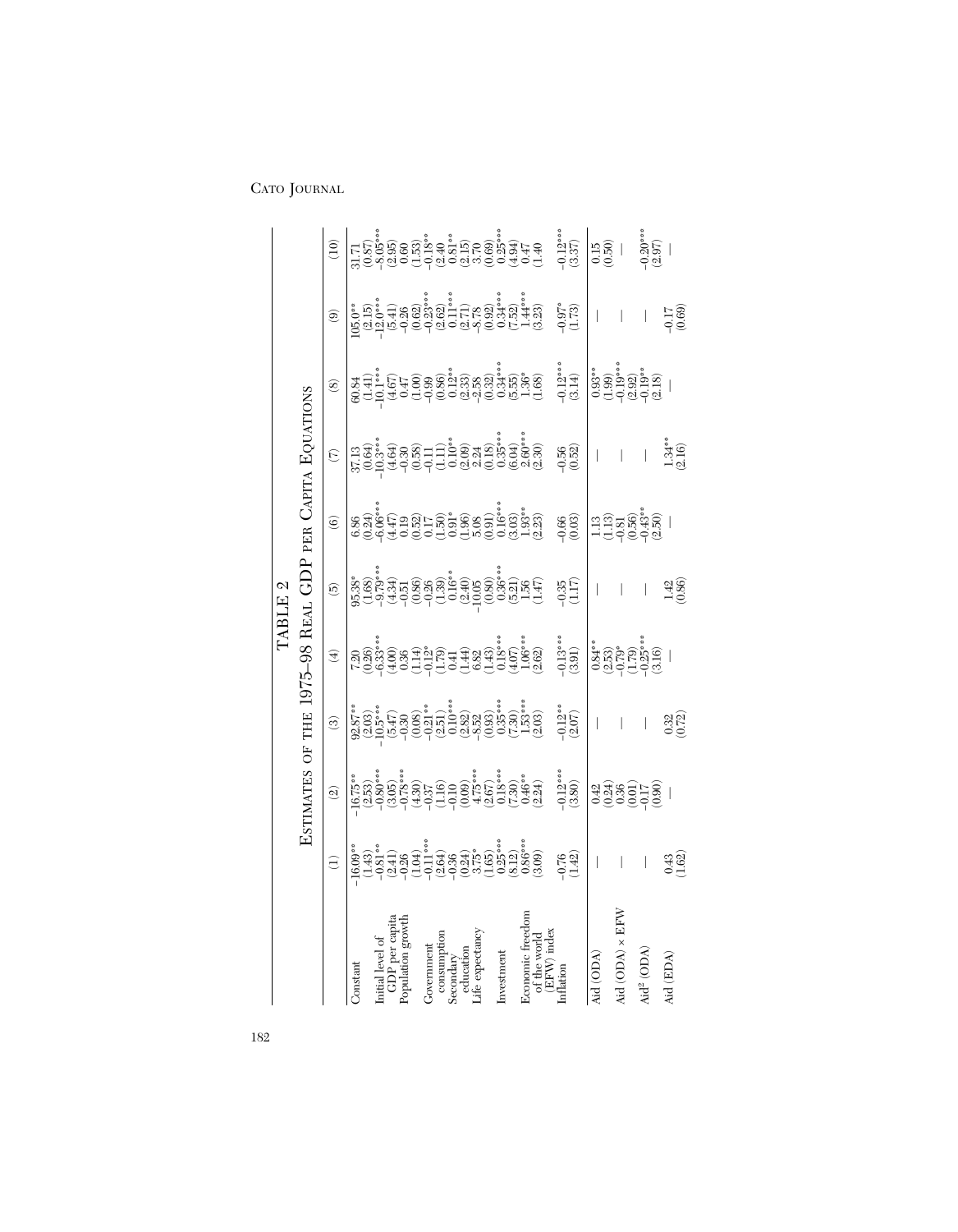|                                | $\Gamma_{\alpha\alpha}$               |                          |                           |                                           | h mor contro Forthon (1) ond (0). Of C without recover |                          |                                                | $\left[ \begin{array}{c} \Gamma_{\rm{max}} \\ \Gamma_{\rm{max}} \end{array} \right]$ and $\left[ \begin{array}{c} \Gamma_{\rm{max}} \\ \Gamma_{\rm{max}} \end{array} \right]$ |                                        | Norme. I               |
|--------------------------------|---------------------------------------|--------------------------|---------------------------|-------------------------------------------|--------------------------------------------------------|--------------------------|------------------------------------------------|-------------------------------------------------------------------------------------------------------------------------------------------------------------------------------|----------------------------------------|------------------------|
| $\frac{278}{0.55}$             | 0.66<br>$\overline{21}$               | $\frac{214}{0.57}$       |                           | $\begin{array}{c} 219 \ 0.55 \end{array}$ | 0.63                                                   | $\frac{328}{0.58}$       | 0.65<br>35                                     | 0.35<br>328                                                                                                                                                                   | 235<br>0.36                            |                        |
|                                | $-0.34$ ***<br>(3.57)                 |                          |                           |                                           |                                                        |                          |                                                |                                                                                                                                                                               |                                        |                        |
|                                |                                       | $\Big $                  | ီး<br>၁၁၁၁<br>၂၁၁၁<br>၁၁၁ |                                           | $-0.32$<br>$(0.82)$<br>$-0.65$ ***<br>$(3.00)$         | $\overline{\phantom{a}}$ | $-0.66$<br>$(0.87)$<br>$-0.39$ ***<br>$(3.33)$ |                                                                                                                                                                               | $72$<br>$-1.60$<br>$-1.935$<br>$-1.25$ |                        |
| $\begin{array}{c} \end{array}$ | $\begin{array}{c} \hline \end{array}$ | $\overline{\phantom{a}}$ |                           | $\begin{array}{c} \hline \end{array}$     |                                                        | $\overline{1}$           |                                                | $\overline{\phantom{a}}$                                                                                                                                                      |                                        | Aid $(EDA) \times EFW$ |

Nores: Dependent variable: amual real GDP growth per capita. Equations (1) and (2): OLS without group dummy variables. Equations (3)-(10): 2SLS fixed effects (FE) model with group dummy variables and period effects. Absol NOTES: Dependent variable: annual real GDP growth per capita. Equations (1) and (2): OLS without group dummy variables. Equations (3)–(10): 2SLS fixed effects (FE) model with group dummy variables and period effects. Absolute t-values in parentheses: \*\*\* denotes significance at the 1 percent level, \*\* at the 5 percent level, and \* at the 10 percent level. Instruments for aid: income per capita at the beginning of each period, population, infant mortality, and illiteracy rate.

### FAILURE OF DEVELOPMENT AID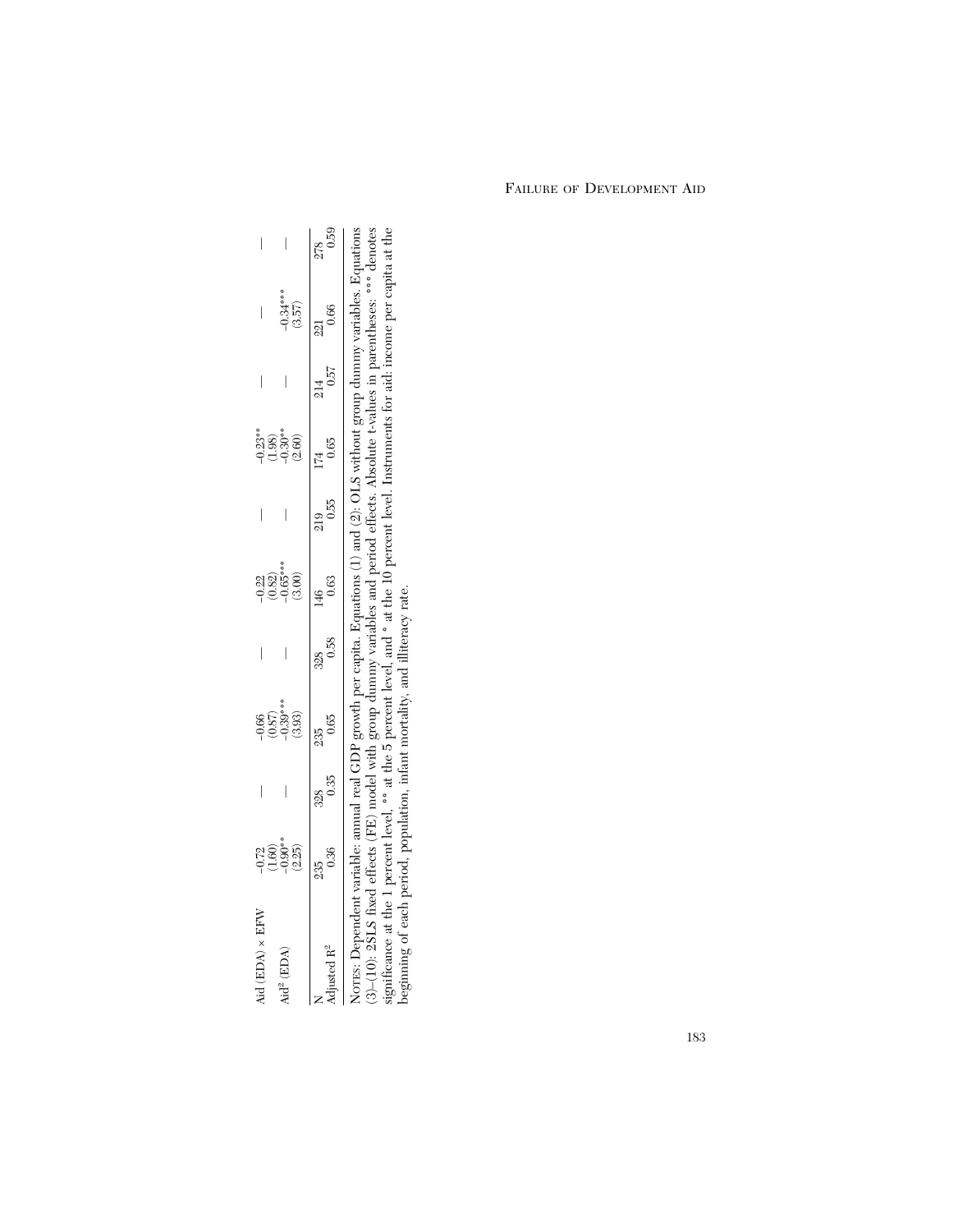in the sample. The new limit was set to an annual income of \$4,400 per capita, above which countries were not considered.

Compared with OLS, the FE model significantly boosted the explanatory power of the model: adjusted  $R^2$  now ranging from 55 to 66 percent. Initial level of GDP per capita and investment were consistently very important in explaining economic growth, with the EFW index and secondary education not far behind in importance. Government consumption, depending on the regression, was occasionally significant, and negative.

The effect of aid on growth can be calculated by taking a partial derivative of equation (1) with respect to aid:

(3)  $\delta(\text{growth})/\delta(\text{aid}) = \beta_1 + \beta_2$  \* (policy) + 2 $\beta_3$  \* (aid).

Substituting significant coefficients and sample averages (see Table 3) to the partial derivative equation above yields an average of -3.65 for FE regressions (3)–(10), the range being from −6.11 to −2.56. What this means is that on average a 1 percent increase in aid as a percentage of GDP in the sample decreases annual real GDP per capita growth by 3.65 percent.<sup>5</sup> Thus, the finding indicates that decreasing the level of development aid may actually have a beneficial effect on growth. One can try to explain this finding in various ways.

For instance, if new aid is likely to flow to countries with poor economic performance, aid dependency, a disincentive to selfimprovement, may be created. If alternatives for a recipient nation are (a) to get free aid if no extra economic effort is made, or (b) to get no aid if extra economic effort is made, then rational individuals and governments may in some circumstances well decide to forgo the extra effort option. If option (a) is accepted, and the aid is allocated to inefficient uses—perhaps because of a corrupt recipient government, or because the donor has restricted (tied) the use of the aid—then it is possible that the recipient nation would be worse off with the outside help. This logic is reminiscent of that by Devarajan, Dollar, and Holmgren (2001), Vásquez (1998), and Kornai (1992).

Furthermore, contrary to the results of Burnside and Dollar (2000), it seems to matter very little in terms of economic growth whether aid is given to countries with good governance, institutions, and policies, or not. Even though it seems plausible that aid given to countries with good governance would yield better results than aid

<sup>5</sup> Even though initial GDP per capita was used to control for the fact that aid may flow to countries with the poorest economic performance, additional tests were also performed. The results from Granger causality tests, with both one and two period lags, were inconclusive, though.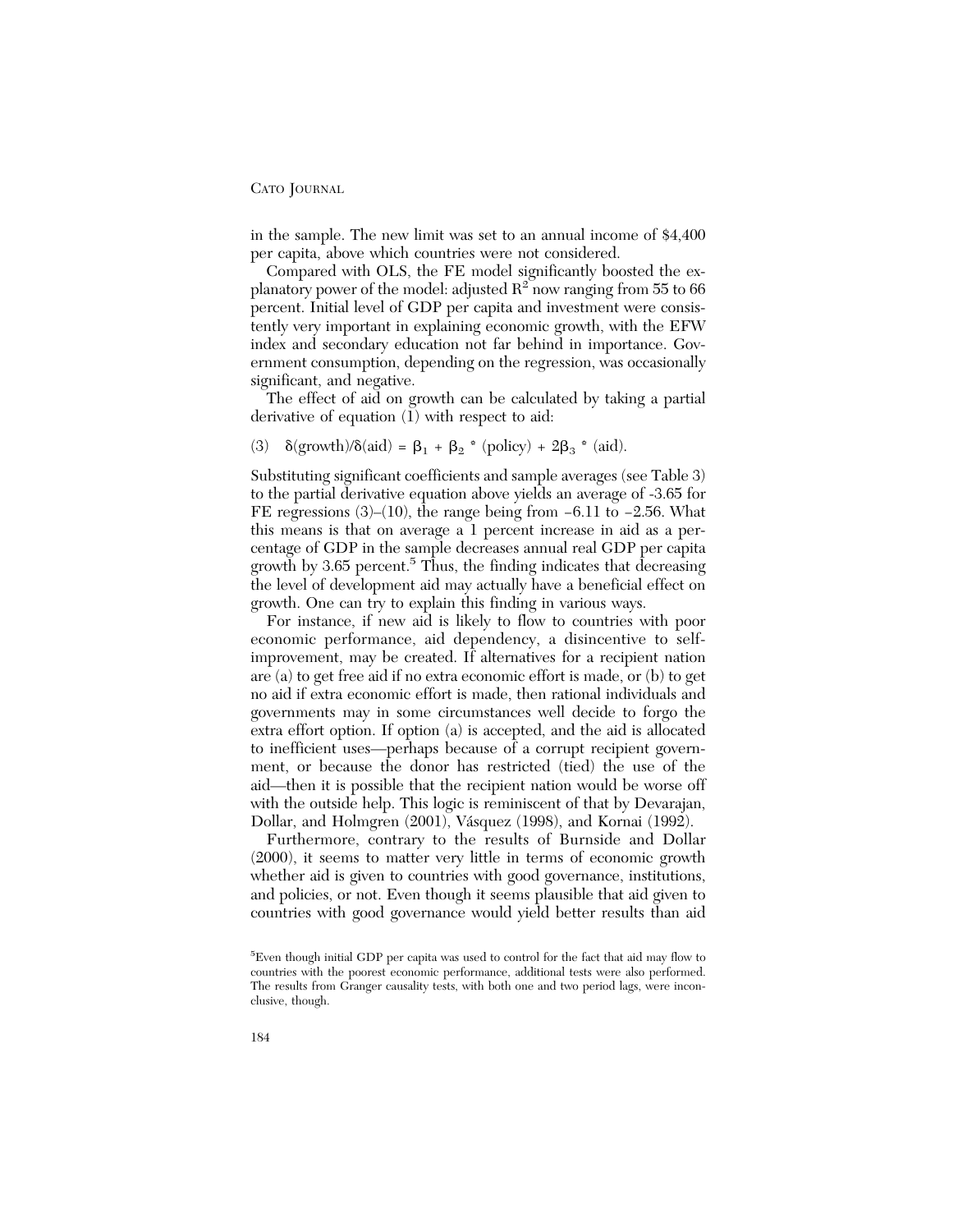| TABLE 3                                                         |                             |                                                              |                            |                                |             |
|-----------------------------------------------------------------|-----------------------------|--------------------------------------------------------------|----------------------------|--------------------------------|-------------|
| DESCRIPTIVE STATISTICS                                          |                             |                                                              |                            |                                |             |
| Variable                                                        | Mean                        | Std. Dev.                                                    | Minimum                    | Maximum                        | $\rm Cases$ |
| Real GDP per capita growth (average annual % change)            |                             | 3.50                                                         | IJ.51                      | 13.55                          |             |
| Initial Level of GDP per capita (in log dollars)                |                             |                                                              | 0.86                       |                                |             |
| Population growth (average annual $\%$ change)                  | 1152<br>1152<br>1152        |                                                              |                            | 16.13                          |             |
| Government consumption (% of GDP                                | 14.41                       | $\frac{83}{110}$                                             | $-6.19$<br>$1.41$          | 48.06                          |             |
| Secondary education $(\%$ of age group)                         |                             | 25.30                                                        | $\rm 0.00$                 | 0.00                           |             |
|                                                                 |                             | 0.19                                                         | 3.58<br>3.58               | 4.37                           |             |
| Life expectancy (in log years)<br>Investment (% of GDP)         |                             |                                                              |                            | 52.43                          |             |
| Economic Freedom of the World index (scale: 0-10)               |                             |                                                              |                            | 9.06                           |             |
| Inflation (GDP deflator, $\%$ )                                 | 4303450<br>4403550<br>44055 |                                                              | $1.77$<br>$-3.41$          | 6,962                          |             |
| Aid $(ODA)$ $(%$ of $GDP)$                                      | $5.44$<br>26.75             | $\begin{array}{c} 7.71 \\ 1.10 \\ 434.6 \\ 7.82 \end{array}$ | 888848<br>000000<br>000000 | $\frac{55.36}{171.5}$<br>3,064 |             |
| $ODA) \times EFW$<br>Aid (                                      |                             | 34.04                                                        |                            |                                |             |
| (ODA)<br>$\text{Mid}^2$                                         | 90.69                       | 287.1                                                        |                            |                                |             |
| (EDA)<br>Aid (                                                  | 4.37                        | 6.02                                                         |                            | 39.07                          |             |
| $\times$ EFW<br>Aid (EDA)                                       |                             | 25.42                                                        |                            |                                |             |
| $\text{Mid}^2$ (EDA)                                            | 20.21<br>55.19              | 162.3                                                        |                            |                                |             |
| Population (in millions)                                        | 40.03                       | 44.4                                                         | $0.14$<br>0.00             | $1,526$<br>$1,526$<br>$1,225$  |             |
| Infant mortality (per thousand live births)                     | 33.49                       | 11.08                                                        |                            | 56.88                          |             |
| Illiteracy rate ( $%$ of adult population                       | 33.36                       | 23.51                                                        | 0.40                       | 93.02                          |             |
| GDP per capita (in dollars)                                     | 2,949                       | 542                                                          | 19.0                       | 34.517                         | 114         |
| NOTE: All results based on nonmissing observations-86 countries |                             |                                                              |                            |                                |             |

FAILURE OF DEVELOPMENT AID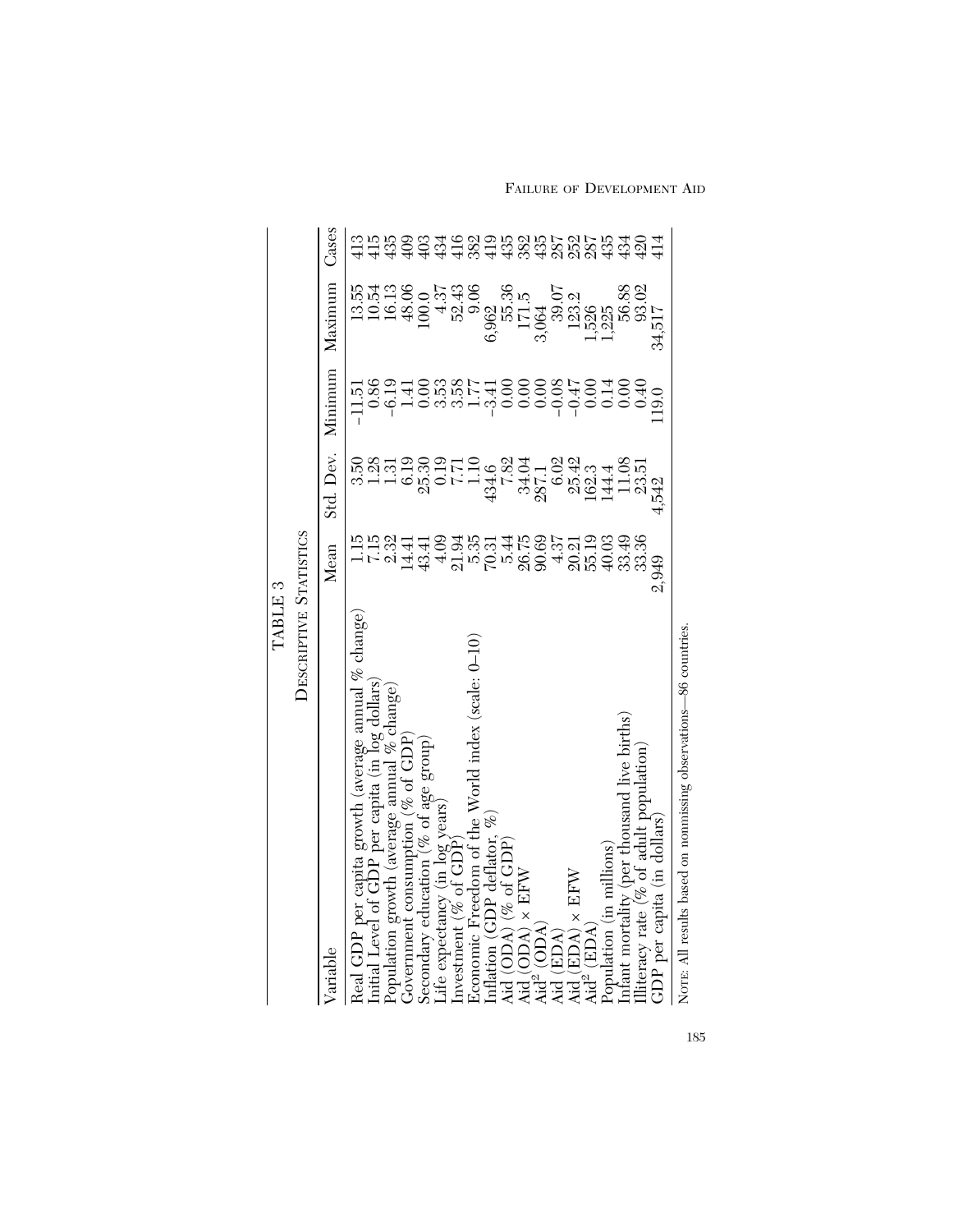given to countries with poor governance, dropping the aid-interactedwith-governance variable actually increased the explanatory power (as measured by adjusted  $R^2$ ) of the model.

Interestingly, in the 3 out of 10 cases in which the aid-interactedwith-governance term was statistically significant, it always had a *negative* sign. One possible explanation for the finding could be that donors may feel freer to attach strings to aid to countries with good governance then to countries with poor governance, that is, stipulations are more likely to be attached and enforced when donors feel a higher level of confidence that the stipulations will be followed by the recipient. Again, if these stipulations redirect recipient's scarce resources into relatively inefficient uses, economic growth could be negatively affected.

Finally, the use of alternative aid data sets—EDA and ODA yielded essentially the same results. This is hardly surprising since the correlation coefficient between these sets was very close to one for comparable sets. Even though EDA by construction probably ought to be the preferred choice in aid regressions, the closeness of the results also means that the results from aid studies before 1998 and the EDA data set may still be reasonably comparable with results from newer studies that use EDA.

## Conclusion

This study examined the effect of development aid on economic growth for the years 1975–98. The sample covered up to 86 developing countries, used two alternative data sets for aid, and compared with previous studies of aid effectiveness, used a more advanced measure of the quality of governance.

Contrary to some previous findings in the development aid literature, the results from the fixed effect (FE) model with group dummy variables and period effects indicated a *negative* relationship between development aid and economic growth. In particular, it was found that a 1 percent increase in aid as a percent of GDP decreased annual real GDP per capita growth by 3.65 percent.

Furthermore, aid given to countries with a better quality of governance was not found to improve the effectiveness of aid, contrary to the suggestion in Burnside and Dollar (2000). Indeed, it was suggested that their results may emanate from the negative effects of aid on work effort and from the stipulated end uses of aid, which may lead to misallocation of scarce resources in the recipient country.

Overall, the results of this study do not provide support for the notion that international development aid—at least as in practice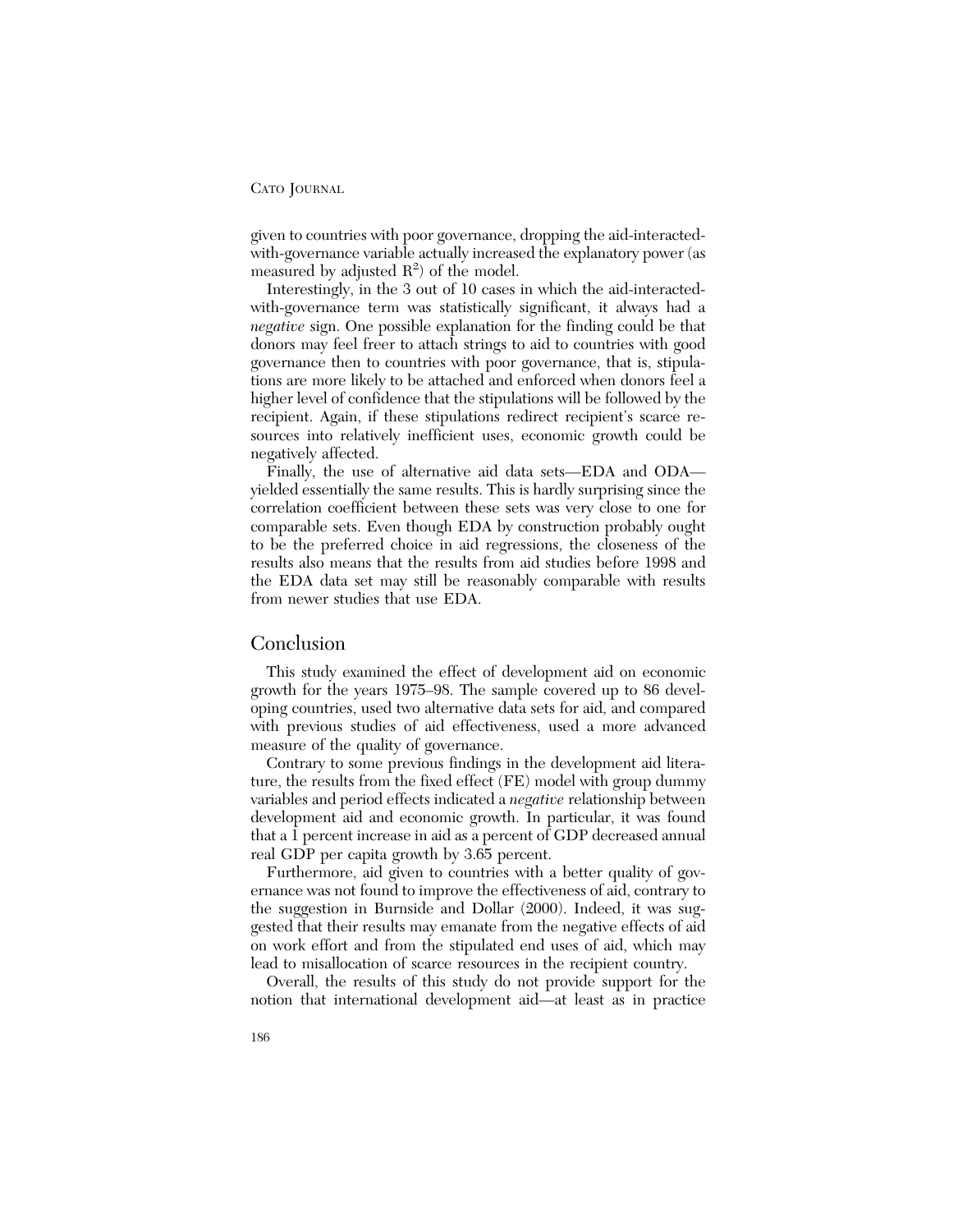between 1975 and 1998—helps developing countries to higher growth trajectories. The study also pointed out that the level of governance as measured by the EFW index was a considerable factor in explaining growth in the sample. *This was not the case when it was coupled with development aid*. Thus, the current role of western governments is not easily justifiable if the objective of aid disbursement is to foster economic growth. This does not, of course, exclude any other rationale that may be behind development aid, such as providing humanitarian aid in case of emergencies. However, if the objective of development aid is to foster growth, the current donor governments may be well advised, as the importance of the economic freedom index in the regressions suggested, to move their development policy focus from cash grants to programs that help create sound institutional environments in recipient countries. Helping and encouraging developing countries to create business environments that are compatible with free markets is a promising and a potentially cost-effective way to unleash the individual effort and creativity in those countries.

## References

- Alesina, A., and Weder, B. (2002) "Do Corrupt Governments Receive Less Foreign Aid?" *American Economic Review* 92: 1126–37.
- Ali, A. A., and Crain, W. M. (2002) "Institutional Distortions, Economic Freedom, and Growth." *Cato Journal* 21: 415–26.
- Barro, R. J. (1997) *Determinants of Economic Growth: A Cross-country Empirical Study*. Cambridge, Mass.: MIT Press.
- Boone, P. (1996): "Politics and the Effectiveness of Foreign Aid." *European Economic Review* 40: 289–329.
- Bovard, J. (1986): "The Continuing Failure of Foreign Aid." Cato Policy Analysis no. 65. Washington: Cato Institute.
- Burnside, C., and Dollar, D. (2000) "Aid, Policies and Growth." *American Economic Review* 90: 847–68.
- Carlsson, F., and Lundström, S. (2002) "Economic Freedom and Growth: Decomposing the Effects." *Public Choice* 112: 335–44.
- Chang, C. C.; Fernandez-Arias, E., and Serven, L. (1999) *Measuring Aid Flows: A New Approach*. Washington: World Bank, Development Economics Research Group.
- Dalgaard, C.-J.; Hansen, H; and Tarp, F. (2000) "Aid Effectiveness Disputed." *Journal of International Development* 12: 375–98.
- Devarajan, S.; Dollar, D., and Holmgren, T., eds. (2001) *Aid and Reform in Africa: Lessons from Ten Case Studies*. Washington: World Bank.
- Easterly, W. (2001) *The Elusive Quest for Growth: Economists' Adventures and Misadventures in the Tropics*. Cambridge, Mass.: MIT Press.
- Easterly, W., and Levine R. (2001) "It's Not Factor Accumulation: Stylized Facts and Growth Models." *World Bank Economic Review* 15: 177–219.